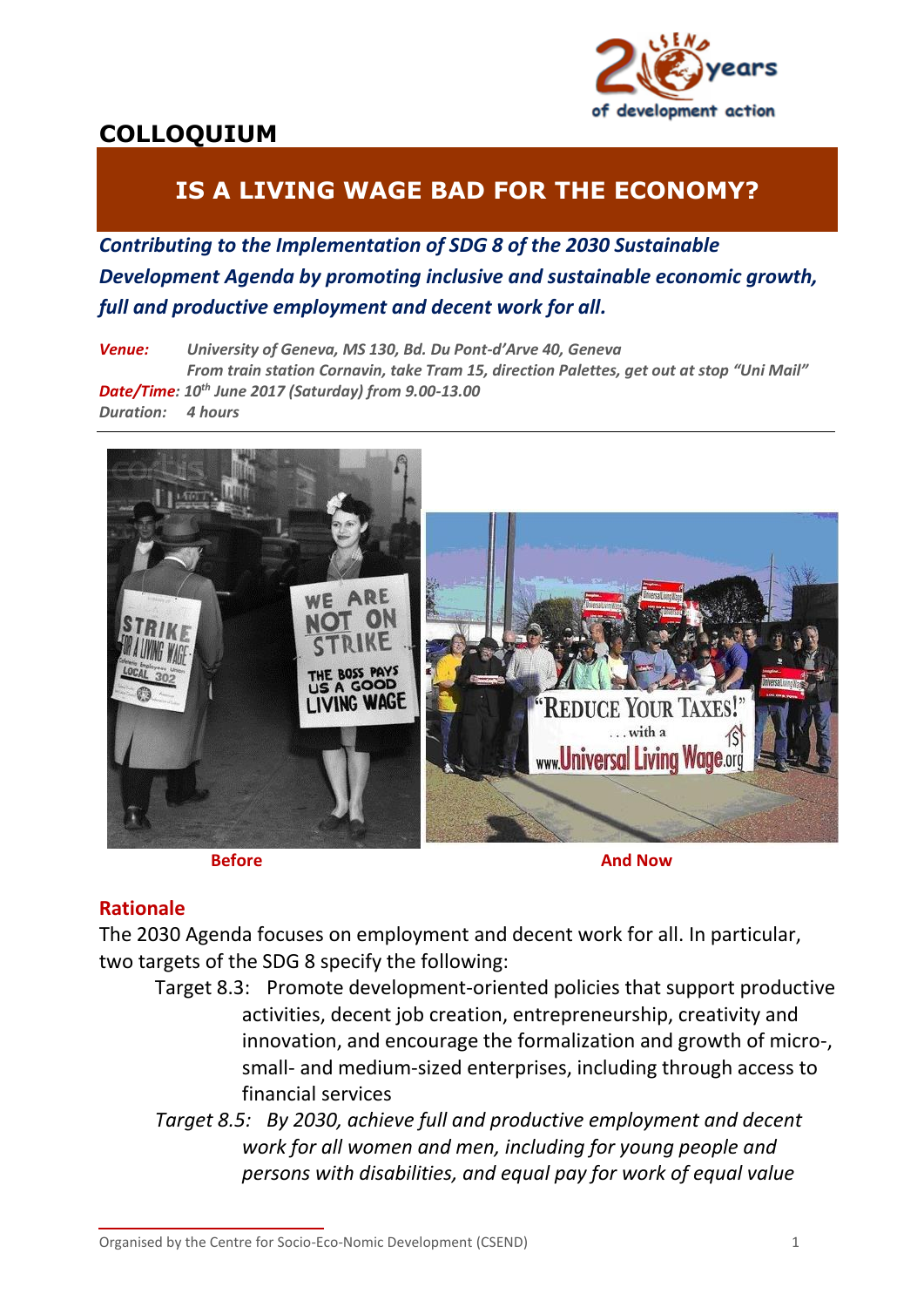Both targets do not refer to known labour policies such a Minimum Wage or Living Wage. Not to mention that either of the two labour policies leaves a policy vacuum which could be interpreted as deliberate omission or an attempt to subsume both-MW and LW- as being part of Decent Work without though spelling out in detail how Decent Work might related to MW or LW.

Since MW and LW are not mentioned specifically there is uncertainty as to how SDG 8 and its targets 8.3 and 8.4 could or should be interpreted by policy makers, business, labour unions and civil society.

In view of the fact that MW and LW have been considered controversial labour policy options by some governments and employer associations, there is a need for clarifications as to what both terms mean and could contribute to the achievement of the two SDG 8 targets.

This colloquium offers an opportunity to discuss the advantages and disadvantages of both MW and LW for countries' economic and social development. Experts from different academic backgrounds with broad and deep understanding of both themes will engage in discussions with a particular focus on LW.

The title of this colloquium is deliberately formulated with a provocative undertone because political opinions and academic theories hold at time opposing views. What is needed is a public debate on Living Wage to advise policy makers as to whether or not and if so how Living Wage could be an essential factor in accomplishing the SDG 8 targets 8.3. and 8.4 as well as employment and development in general.

The scheduled speakers and Discussants are the following:

## **Programme**

**Welcome Remarks: Professor Lucio Baccaro, University of Geneva**

**Introductory Remarks**: **Professor Raymond Saner, Director of Diplomacy Dialogue, CSEND.**

## **Round One (9.00-10.45)**

**Dr Emmanuel Reynaud,** sociologist, former ILO official**,** Geneva "The ILO and the Living wage: a historical perspective".

**Prof. Daniel Vaughan-Whitehead,** Sciences Po, Paris, ILO, Geneva 'How to reach a living wage in a sustainable way?'

**Dr Marc Bacchetta,** Counsellor, Economic Research and Statistics Division, WTO "The labour market effects of trade"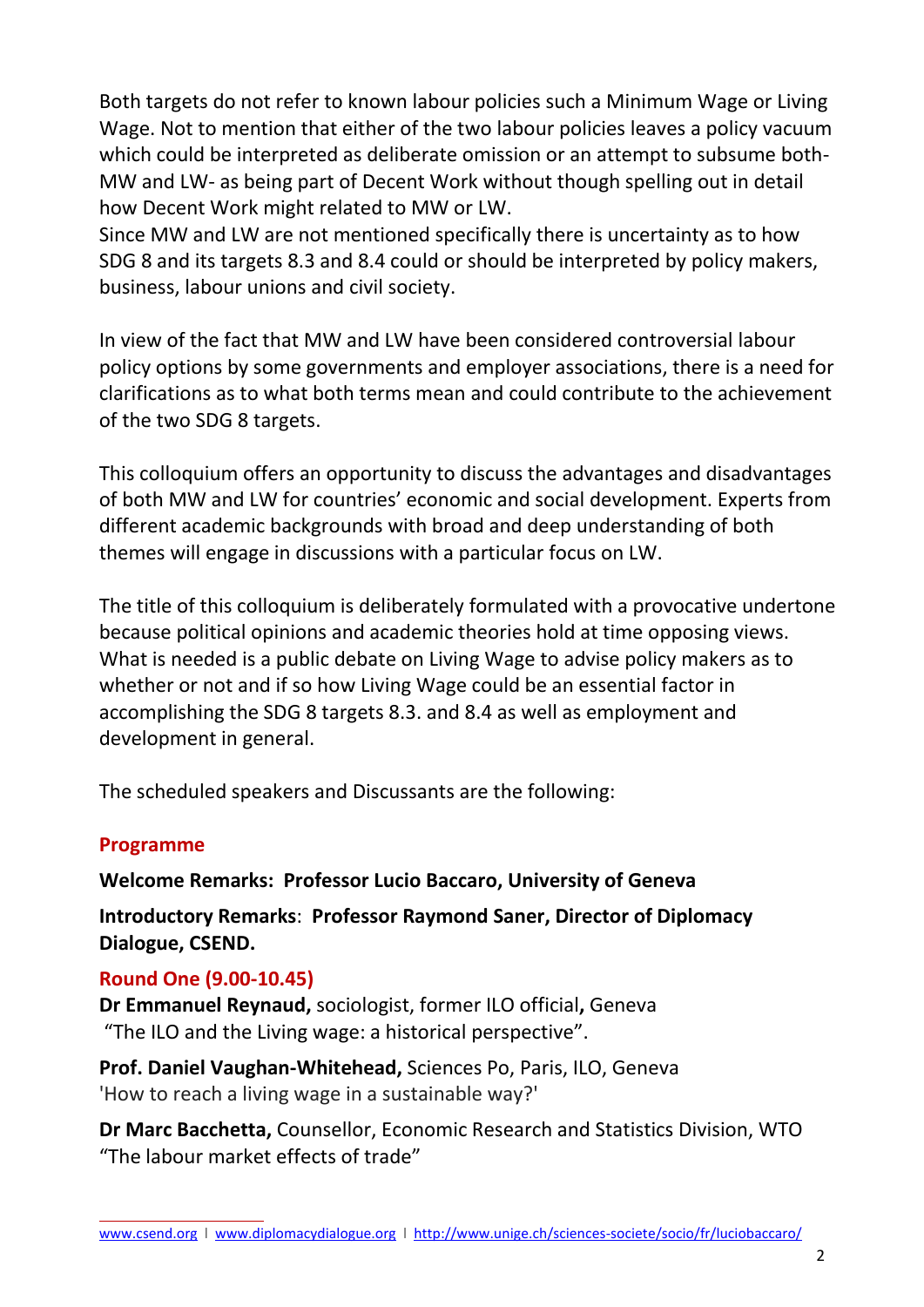**Dr Marion Jansen,** Chief Economist, ITC, previously WTO and ILO**.** "Inclusive growth through SME competitiveness**".**

**Prof. Roel Nieuwenkamp**, Chair, OECD Working Party on Responsible Business **Conduct** 

"Living Wage and the OECD RBC Guidelines" (by recorded video message)

**Prof Stewart Carr, Prof Darrin Hodgetts,** Massey University, Auckland, New Zealand

"Living Wage and Low Income Development Countries"

## **Discussants:**

**Drs Roel Gans**, Director of International Affairs, Ministry of Social Affairs and Employment, The Hague, Netherlands

**Prof. Raymond Saner,** University of Basel, Sciences Po, Paris and CSEND, Geneva

## **11.30-12.15 Audience participation Q&A.**

## **12.15-12.30 Closure**

## **Moderator**

Professor Lucio Baccaro, University of Geneva and Dr Lichia Yiu, President, Centre for Socio-Eco-Nomic development (CSEND)

## **Assistants:**

Mr. Davide Gardina, Research Assistant, CSEND Mr. Sinisa Hadziabdic, Ph.D. cand., University of Geneva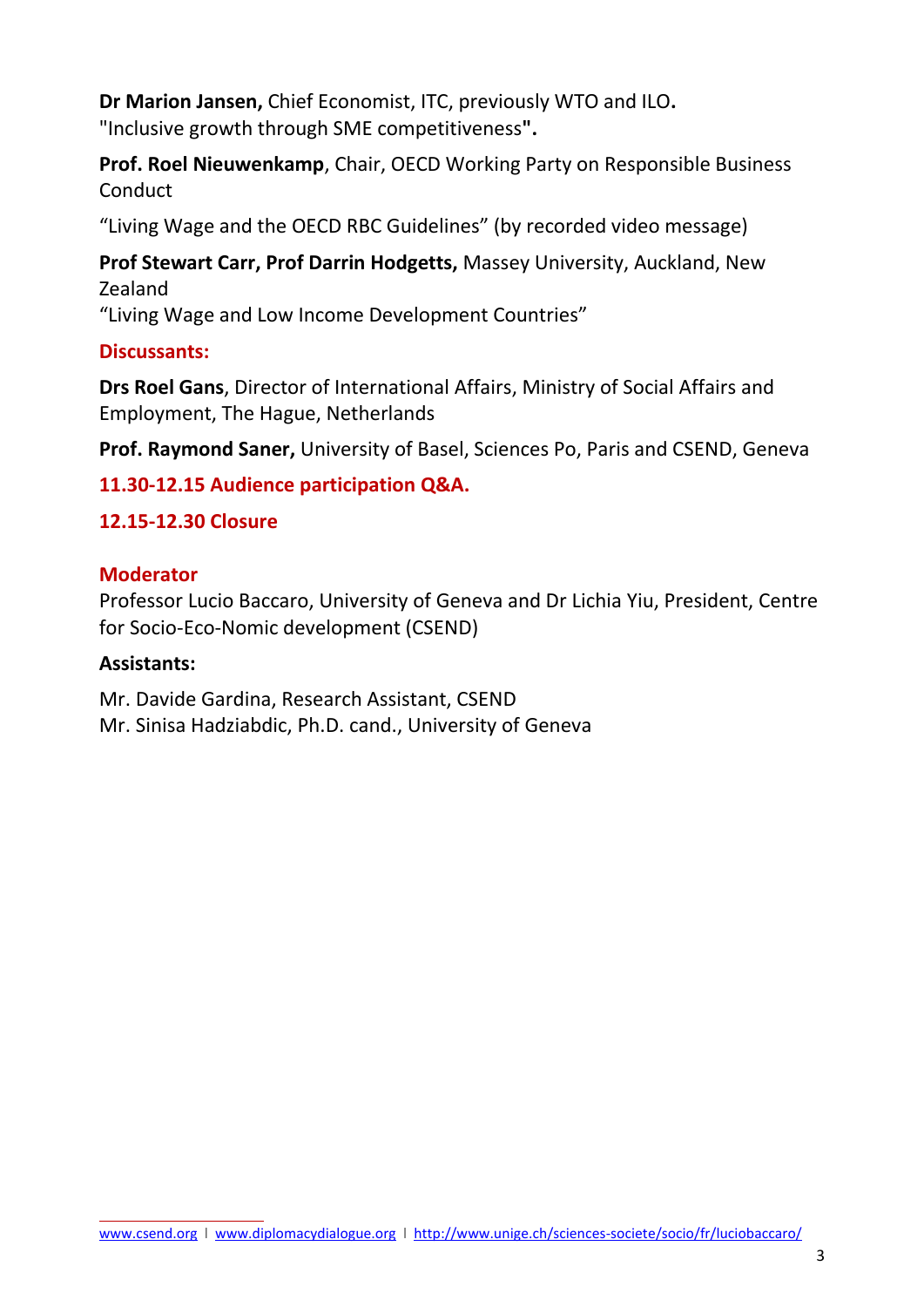## **IS A LIVING WAGE BAD FOR THE ECONOMY? SUMMARY OF COLLOQUIUM**

# **Agenda Topics**

**1. Welcome remarks, Prof. Lucio Baccaro, University of Geneva**

#### **2. Introductory remarks, Prof. Raymond Saner, University of Basel, Sciences Po, Paris, Director of Diplomacy Dialogue, CSEND**

2.1. Living wage is a controversial concept often perceived by employer associations as demand by labour leaders on political and ideological grounds resulting in higher labour costs and a loss of a company's competitiveness risking at the extreme bankcuptcy and closure of companies. On the other hand, prolabour advocats and labour union leaders reiterate that a paying a living wage is equal to the concept of decent work allowing workers and families to survive and to ensure performance levels expected by the employer. It is time to discuss the Living Wage policy proposal and to assess the strengths and possible negative impliacations without pre-conceived idealogical positions. It is time to make an academic effort to truly understand what living wages mean for our economy

#### **3. "The ILO and the living wage: A historical perspective", Dr. Emmanuel Reynaud, sociologist, former ILO official, Geneva**

- 3.1 The notion of a living wage is closely linked to the very reason for establishing the International Labour Organization after WWI:
	- to avoid social unrest in improving labour conditions in context of economic competition and free trade;
	- 1919 context: post-WWI labour unrest and experience of pre-war "first globalization".

In the Treaty of Versailles (1919), in Part XIII on "Labour", the living wage is mentioned twice, in the Preamble of the Section establishing the ILO and in the Section "General Principles" (art. 427).

- Preamble: "an improvement of (the conditions of labour) is urgently required: as, for example, by (...) the provision of an adequate living wage..."
- General principles: "Third. The payment to the employed of a wage adequate to maintain a reasonable standard of life as this is understood in their time and country".

The commission's working sessions began with the concept of "living wage" and then broadened it into "an adequate living wage": an ambitious objective, but intended as minimum wage (it was listed as "Principle of the minimum wage").

The International Labour Conference restated the aims of the ILO in 1944 in Philadelphia and incorporated into the ILO Constitution the objective of "a minimum living wage for all employed and in need of such a protection."

In the 2008 ILC the Social Justice Declaration reaffirmed the Philadelphia Declaration and mentioned explicitely the Living Wage as a goal to reach. Historically, statements and provisions regarding Living Wage have always been approved unanimously, but with a lack of concrete and substantive specifications leading to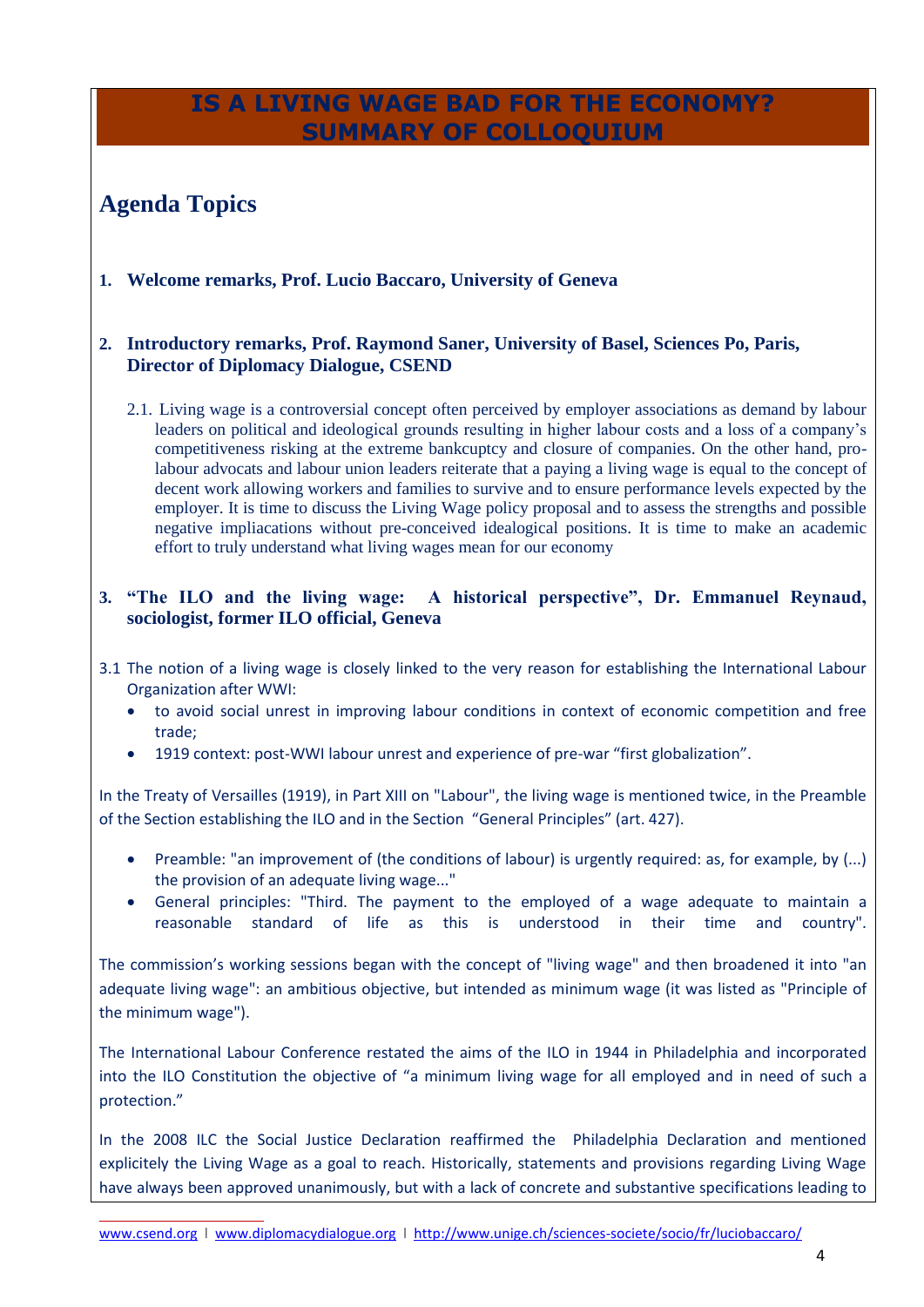implementation difficulties.

#### 3.2 Implementation of the principle in the first decade: C26 and R30 (1928)

Extensive statistical research generated data for drafting an international standard on wages. Given that the main concern was the comparative advantage in international trade, the proposals aimed at establishing a national (not international) machinery for fixing the minimum wage in low-paying industries. It led to the adoption in 1928 of Convention 26 and Recommendation 30.

R30 stated that "the wage-fixing body should in any case take account of the necessity of enabling the workers concerned to maintain a suitable standard of living". There were actually references made to prevailing practices in similar trade with effective collective agreements, or to the level of wages within a country or locality, but not to the living requirements of workers.

#### 3.3 Implementation of the principle in the 1960s: C131 and R135 (1970)

The post WWII decolonization produced a growth in the ILO membership and therefore facilitated a revision of C26 and R30 with special reference to developing countries. A Meeting of Experts was held in 1967 and the final report identified four criteria for setting a MW : workers' needs, the employers capacity to pay, wages or income elsewhere in the economy, requirements of economic development<sup>i</sup>.

Both C131 and R135 were meant to determine MW by striking a balance between economic considerations and needs of workers and their families.

Quoting C131, "the elements to take into consideration in determining the level of minimum wages shall, so far as possible and appropriate in relation to national practice and conditions, include

(a) the needs of workers and their families, taking into account the general level of wages in the country, the cost of living, social security benefits, and the relative living standards of other social groups;

(b) economic factors, including the requirements of economic development, levels of productivity and the desirability of attaining and maintaining a high level of employment."

#### **4. "How to reach a living wage in a sustainable way?", Prof. Daniel Vaughan-Whitehead, Sciences Po, Paris, ILO, Geneva**

We need to overcome three types of deficits:

#### 4.1 The "institutional" deficit

This deficit deals with lack of adjustment of minimum wages and poor social dialogue. Two different gaps should be considered:

- a living wage/minimum wage gap: minimum wages in many countries remain below living wage thresholds or don't apply to vulnerable groups, such as domestic workers or homeworkers. In developing countries this gap is remarkable, whereas in Europe the gap between the MW and the LW is much closer precisely because the minimum wage is adjusted on a regular basis through institutional mechanisms.
- a social dialogue gap: trade unions are not always recognized and the rights of association and of collective bargaining are not respected in many companies and countries; this lack of social dialogue impedes a fairer redistribution of growth. Labour inspections as another type of institution are also insufficient.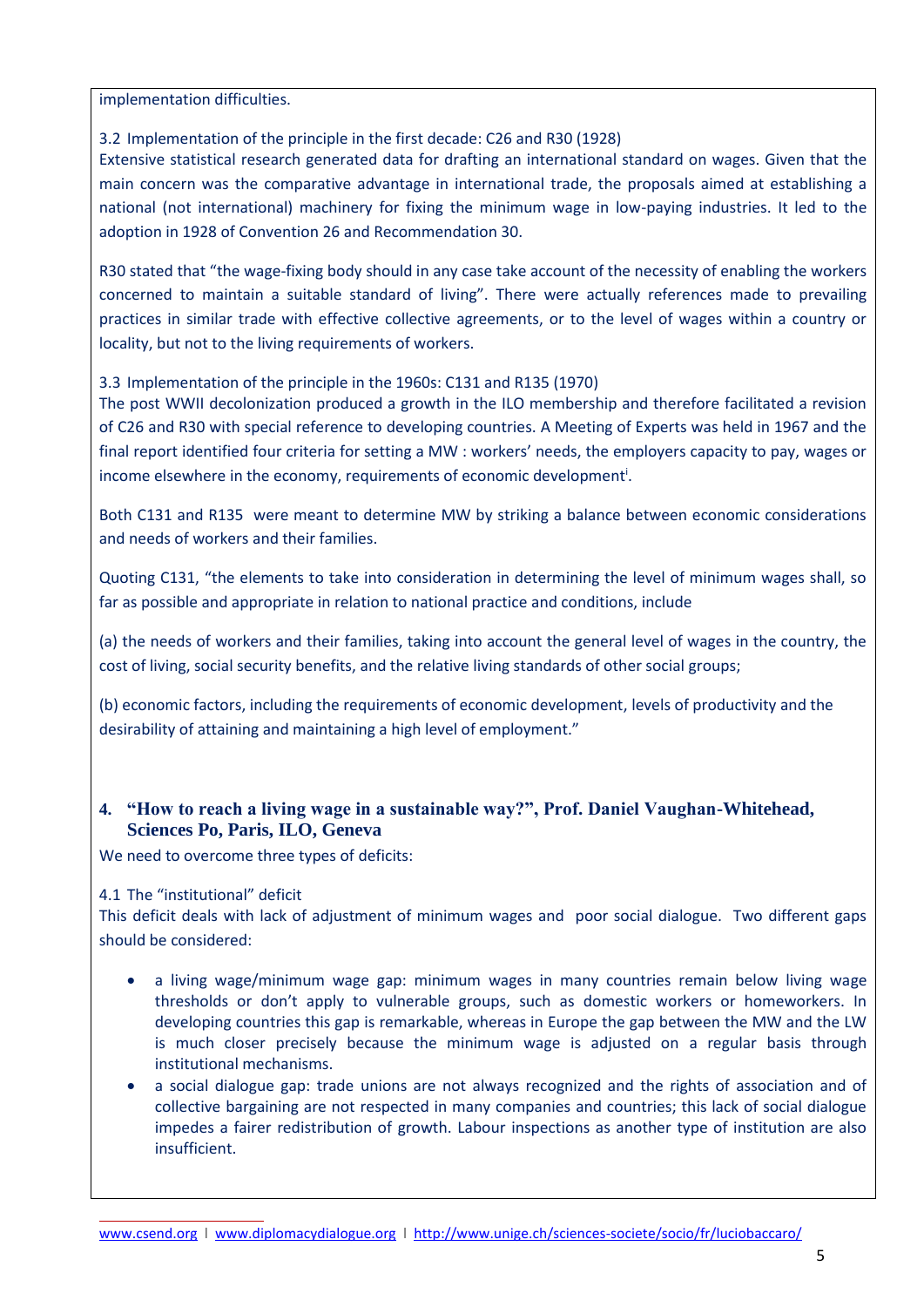#### 4.2 The "purchasing practices" deficit

The existing imbalance in bargaining positions between buyers and suppliers may lead to disproportions in the value-added distribution. There is an increased recognition that the internal functioning of the global supply chain (at every step) and in particular the relationship between the buyer brand and its suppliers have implications on wages and labour conditions.

According to a global survey carried out in 2016, this imbalance can be explained taking into account four types of purchasing practices:

- Type of contract (35% of suppliers have some non-written contracts with the buyers; 56% of the contracts don't specify responsibilities in case of changes in orders so that suppliers are often designed as responsibles.)
- Low technical specifications (accuracy of technical specifications about products and its features)
- Insufficient lead times (only 16% of suppliers considered orders to have enough lead times) Prices below the production costs (39% of the suppliers reported to have accepted orders whose price did not allow them to cover their production costs; 52% in textile and garment industry)

#### 4.3 The "pay systems" deficit

Evidence collected so far shows that there are practices of double records, non-payment of wages, nonpayment of overtime hours, non-payment of minimum wage at supplier level. Pay systems are also often very rudimentatry: over-reliance on the piece rate system, lack of link between wages and skills, lack of rewards according to performance, poorly diversified pay packages, and generally missing role of wages to boost human resources totally neglected at enterprise level. As a result the pay system are not only unfair, but they are also poorly motivating. The causes are thus not just rooted into the wage levels, but also into pay systems that should be reformed at enterprise level. In order to obtain sustainability, we thus need to improve not only wage levels, but also wage adjustments, wage bargaininbg, wage-fixing mechanisms and pays systems so that we would rather need a comprehensive "fair wage" policy rather than just a "living wage" policy.

#### **5. "The labour market effects of trade", Dr. Marc Bacchetta, Counsellor, Economic Research and Statistics Division, WTO**

5.1 Trade is coming under increasing fire in developed countries. This is because while many are doing well, some are being left behind by globalization.

Research suggests positive overall effects of trade on labour markets, however, most of the benefits from trade – or technology - require resources to be reallocated from lower productivity to higher productivity firms/sectors. Practically, this means that some workers may lose their job and may need to find another job.

This may be difficult in the presence of "frictions" concerning: skill mismatches, the geographic labour mobility, labour market regulations.

5.2 Trade increases the demand for skilled workers relative to unskilled workers in every country.

Depending on a number of factors, this can translate into: an increase in the skill premium (that will affect wage inequality); an increase in the share of skilled workers in employment; a mix of both; a polarization.

5.3 Governments must reduce frictions and provide workers with compensation and redistribution measures; key role is played by skills development policies and competitiveness related policies.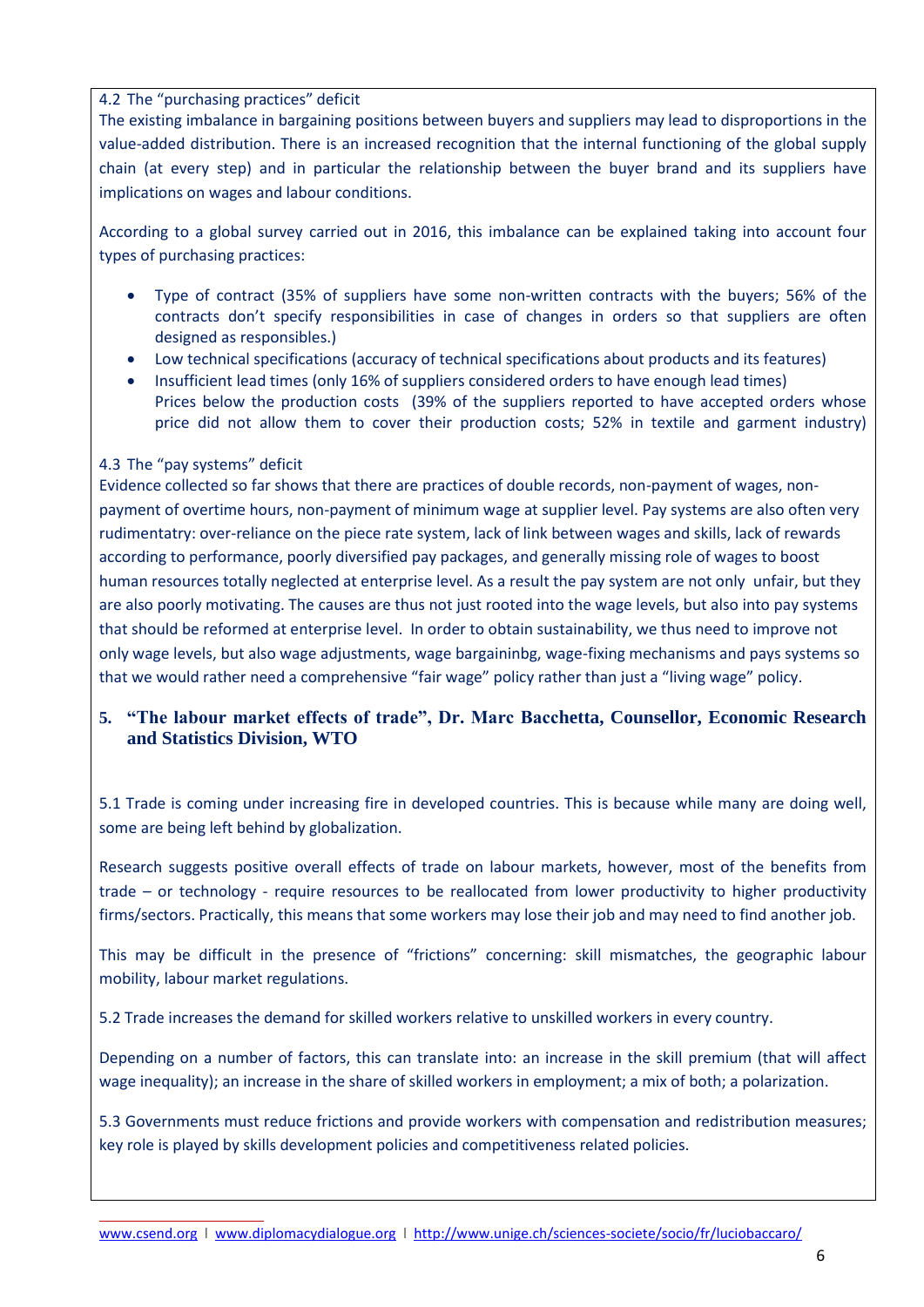### **6. "Inclusive growth through SMEs competitiveness", Dr Marion Jansen, Chief Economist, ITC, previously WTO and ILO**

6.3 SMEs represent 95% of firms and nearly 70% of the employment in the world. Within a globalized economy, both low-wage workers and SMEs tend to have low bargaining power.

6.4 Studies suggest that a productivity gap exists between large firms and SMEs in developed countries. The gap is bigger (twice the size) in developed countries (OECD – ECLAC 2013). Similar findings have been achieved by observing wages gaps.

6.5 The three pillars of competitiveness (capacity to compete, to connect, to change) have been analyzed with regard to three different levels: firm level, immediate business environment, national environment.

Other studies show a positive correlation between SMEs' competitiveness and GDP per capita (ITC 2016), and between SME's competitiveness and bargaining power.

Certain levels of "competitiveness" may probably be a precondition for facilitating the payment of living wages.

### **7. "Living wage and the OECD RBC Guidelines" (video message), Prof. Roel Nieuwenkamp, Chair, OECD Working Party on Responsible Business Conduct**

7. "Living wage and the OECD Responsible Business Guidelines" (video message), Prof. Roel Nieuwenkamp, Chair, OECD Working Party on Responsible Business Conduct

7.1 OECD Guidelines for Responsible Business Conduct (RBC) also focus on living wages: they are the most important international standard on this topic. The Guidelines are a truly global mechanism because they cover all of a company's global supply chain: for instance, in case of violations of the freedom of association in a factory in India, it is possible to file a complaint before the national contact point of the country where the buyer brand is headquartered. There have been many complaint about supply chain responsibility already.

7.2 The 2011 revision of the OECD RBC GLs embedded the topic of Living Wages into the Guidelines ("when multinational enterprises operate in developing countries, where comparable employers may not exist they should provide the best possible wages, benefits and conditions of work, within the framework of the respective government's policies. These should be related to the economic position of the enterprise, but should be at least adequate to satisfy the basic needs of the workers and their families."

There are now concrete provisions on due diligence in the garment and footwear industry. It means that transnational corporations must identify the risks on wages, prevent and mitigate difficulties and be accountable on how they address the issues. Furthermore, Living Wage is a human right, so companies must respect this principle according to the Human Rights chapter of the Guidelines, as well as according to the Labour chapter of the Guidelines.

7.3 Corporations should work together: a single company alone could get out of business if they pay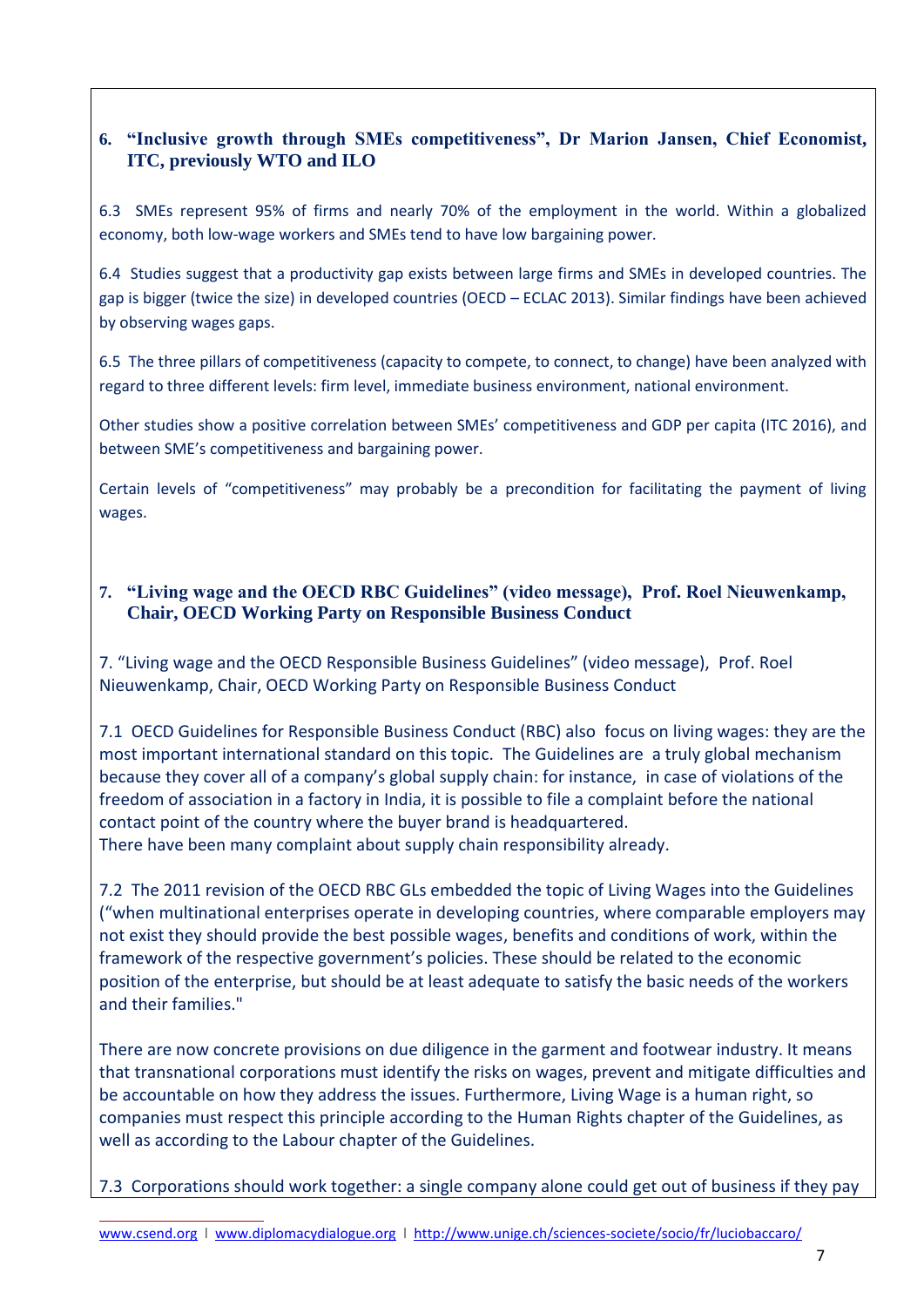a higher wage on their own. It could thus be harmful for employment and the overall economy. Good examples are ACT (Action, Collaboration, Transformation), a collaborative global framework on Living Wage, and the Malawi Tea 2020 revitalization programme. They need to be scaled up.

### **8. "Project GLOW (Global Living Organizational Wage)", Dr. Lichia Yiu, President, Centre for Socio-Eco-Nomic Development (CSEND)**

8.1. The Project GLOW (Global Living Organizational Wage), carried out by an international consortium of industrial psychologists, aims at setting a Global Living Wage that enables people, organisations and communities to prosper and thrive.

8.2 Addressing the wage issue is crucial to address the demand for poverty eradication. SDG8 (Decent work and economic growth) is related to the concept of sustainable livelihoods, that makes reference to resilience, to Amartya Sen's capabilities approach, and to the traditional definition of sustainability:

"a livelihood comprises the capabilities, assets (…) and activities required for a means of living, a livelihood is sustainable for a worker's ability to cope with and recover from stress and shocks, maintain or enhance capabilities and assets, and provide sustainable livelihood opportunities for the next generation; and which contributes net benefits to other persons' livelihoods at the local and global levels and in the short and long term"<sup>ii</sup> .

8.3 It must be underlined that Treasuries in New Zealand and South Africa have indicated that the introduction of Living Wages could put at risk firm a company's sustainability. We need therefore to identify a pathway towards a win-win situation, for example by marshalling the extensive and substantive evidence on the shared benefits to employees and employers alike from enhanced workplace justice, job satisfaction, work engagement, organizational commitment, occupational pride and work-life balance (to name but a few).

Living wages are often calculated econometrically, but we propose a different, qualitative approach: we may ask people directly to estimate the real value of their needs, with particular respect to their need for adequate quality of life including conditions at work.

This is a "people development approach" that considers the real needs and tries to map them onto monetary incomes. It measures wages in terms of perceived benefits for workers and possibly for organizations.

### **9. Discussant: Dr. Roel Gans, Director of International Affairs, Ministry of Social Affairs and employment, The Hague, Netherlands**

9.1 Living Wage is now seen by many governments as a human right, as stated in international treaty instruments<sup>iii</sup>. It is therefore not just an economical technical issue, but an ethical one as well.

9.2 Amongst the members of the OECD, the only country in which a due diligence inspired by the Guidelines is a legal obligation is France<sup>iv</sup>. In the UK, the due diligence process is compulsory within the specific scope of forced labour<sup>v</sup>.

The last G20 meeting of labour ministers on labour, held in Germany, made strong references to decent work, OECD RBC Guidelines and ILO standardsvi.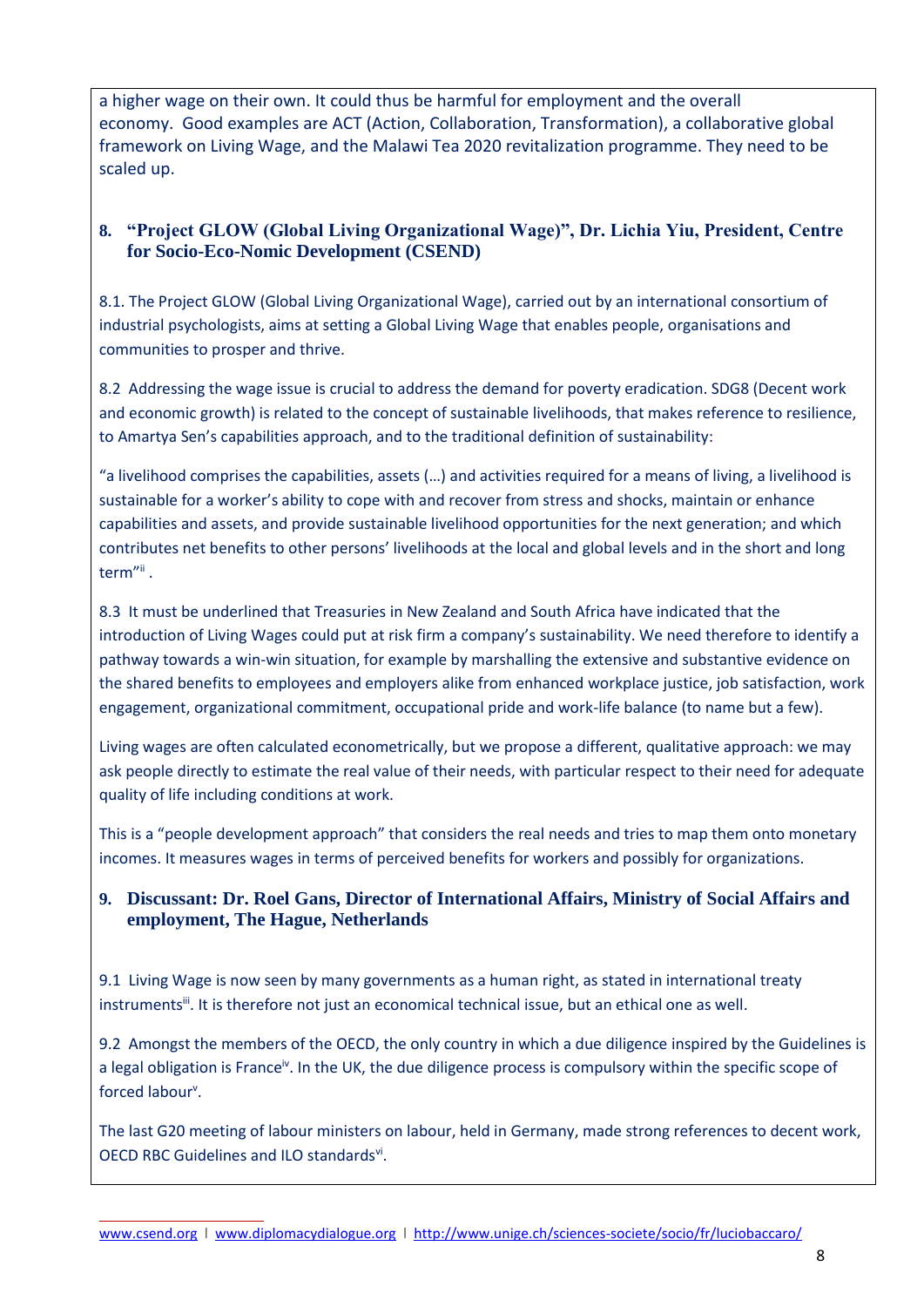9.3 In The Netherlands, the government together with NGOs and social partners created a platform for discussing a multistakeholder agreements. These are voluntary commitments to make plans of actions with the purpose of promoting decent work ("RBC sector plans").

A remarkable program within the Government of The Netherlands is the "sustainable trade initiative for developing countries", which has supported for instance the tea sector in Malawi. Putting tea buyers, farmers, civil society, government and other partners together helped start a process of institutional growth and a framework for broadening social dialogue. Thanks to this process in Malawi the salaries in tea sector over the last two years increased from one third to two third of the living wage.

### **10. Discussant: Prof. Raymond Saner, University of Basel, Sciences Po, Paris, Director of Diplomacy Dialogue, CSEND**

10.1 To reach a the Sustainable Development Goal 8: Decent Work and Economic Growth can help meet several other SDGs. We need to make clear the connections between the different goals of Agenda 2030. Within the Swiss Confederation there are Cantons that got out of the deep poverty they suffered in the 1920s, thanks to a correct combination of policies relating to economic development, social policies and social dialogue through public regulation. By analysing the features of this historical transition towards shared proposerty it is possible to draw lessons as to how a counry can create an appropriate and applicable policy formula to create decent work for all.

10.2 The Swiss [federal popular initiative](https://en.wikipedia.org/wiki/Federal_popular_initiative) **"**against rip-off salaries**"** of 2013 was a successful popular initiative in [Switzerland](https://en.wikipedia.org/wiki/Switzerland) to control executive pay of companies listed on the stock market, and to increase shareholders' say in corporate governance. It was one of three questions that was put to the electorate in the [March 2013](https://en.wikipedia.org/wiki/Swiss_referendums,_2013#March_referendums)  [initiative.](https://en.wikipedia.org/wiki/Swiss_referendums,_2013#March_referendums) The vote took place on the 3 March 2013, and passed with a majority of 67.9%, with a 46% turnout. A similar initiative could be launched regarding a Living Wage to request shareholders of companies to vote on whether their company should keep employees in conditions below the living wage (working poor).

 $\overline{a}$ 

International Covenant on Economic, Social and Cultural Rights (1966). Art. 7. "The States Parties to the present Covenant recognize the right of everyone to the enjoyment of just and favourable conditions of work which ensure, in particular: (a) Remuneration which provides all workers, as a minimum, with: (ii) A decent living for themselves and their families in accordance with the provisions of the present Covenant".

<sup>&</sup>lt;sup>i</sup> Final report available from [http://staging.ilo.org/public/libdoc/ilo/1967/67B09\\_64\\_engl\\_report.pdf.](http://staging.ilo.org/public/libdoc/ilo/1967/67B09_64_engl_report.pdf)

ii Chambers, R., and Conway, G.R. 1991. *Sustainable Rural Livelihoods: Practical Concepts for the 21st Century*. IDS Discussion Paper 296, IDS (Institute of Development Studies), UK, p. 6.

iii Universal Declaration of Human rights (1948). Art. 23, par. 3. "Everyone who works has the right to just and favourable remuneration ensuring for himself and his family an existence worthy of human dignity, and supplemented, if necessary, by other means of social protection".